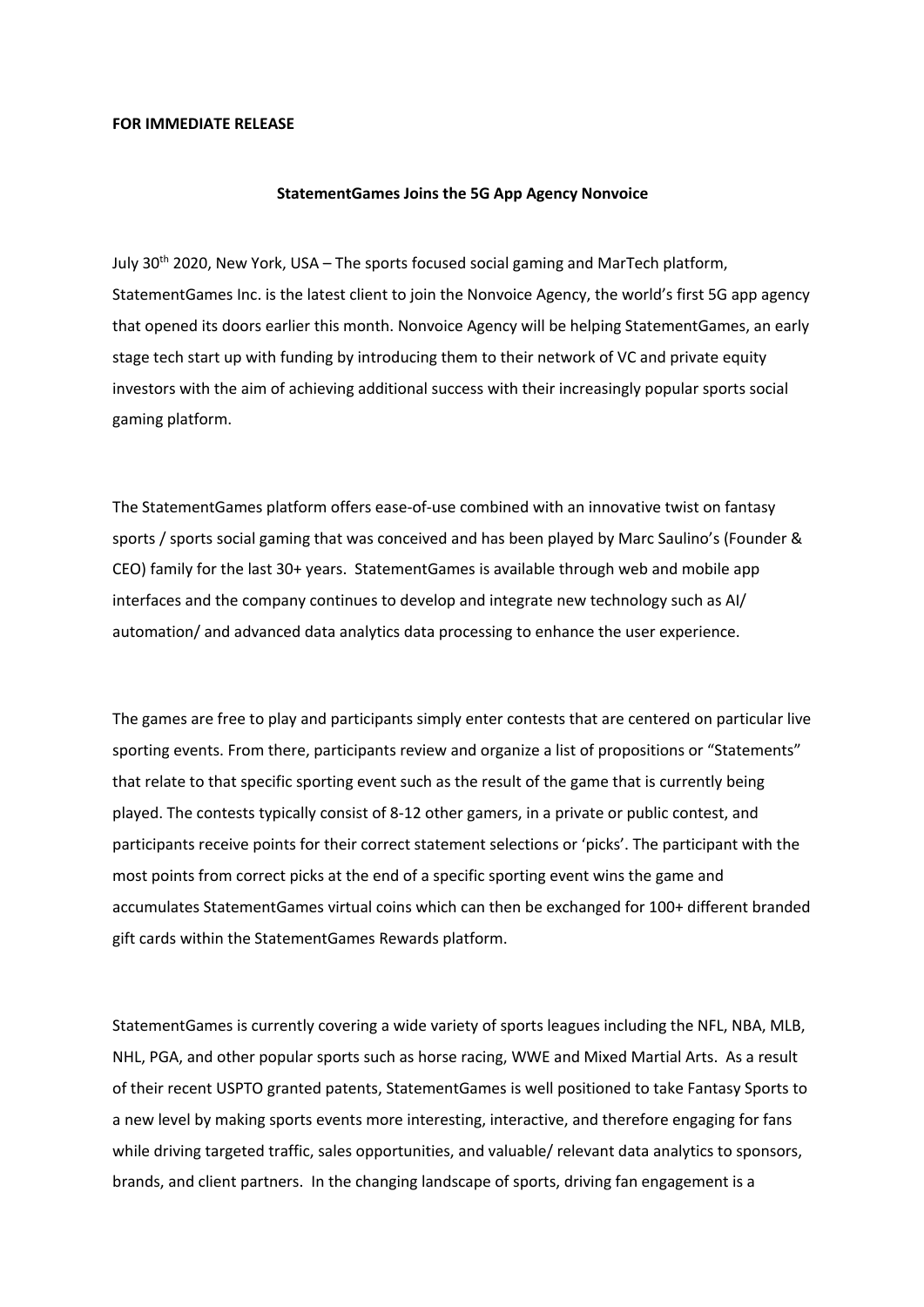problem that needs to be solved and StatementGames has developed a platform that will deliver that to organizations that partner with them.

"We are looking to build upon our success by working with Nonvoice. We view Nonvoice as a strategic consumer acquisition partner and resource that can assist with our seed capital initiatives." commented Marc Saulino, Founder & CEO, of StatementGames.

Simon Buckingham, CEO and Founder of Nonvoice Agency added: "Our agency represents "best in class" apps and we are delighted to have StatementGames on board. We know the target market for each of our investors and are able to match them up with organizations that we know will be of interest to them. We look forward to helping StatementGames with their fund-raising goals."

Nonvoice Agency's investment partners get the chance to review apps within their target market on a 'first look' basis before they are offered to the full network. The 5G apps available through the Nonvoice Agency network are highly innovative and sought after as investors try to stay ahead of other market players. StatementGames joins other clients such as GIZER, the competitive gaming infrastructure that make games social with feature rich gameplay and PLOTAVERSE, a suite of dynamic photography solutions designed to help content creators and brands/marketers make engaging special effects and animations for stills and video.

-ends-

## **About Nonvoice Agency**

Nonvoice Agency is a network of agents searching for the best advanced consumer and enterprise 5G apps from around the world. The agency connects app developers with distributors and investors who then help accelerate the adoption and deployment of their application. Nonvoice Agency provides an ecosystem of key parties dedicated to the 5G value chain and the future benefits that these services will bring to the world.

Founder, Simon Buckingham, is available for expert commentary on 5G applications.

For more information visit: www.nonvoice.com

## **About StatementGames**

Established in 2017 StatementGames Inc. is a digital sports gaming platform that has a new twist on Fantasy Sports. Our mission is to take Fantasy Sports to the next level! StatementGames is led by two technology industry veterans Marc Saulino and Jonathan Lin who have both spent over 20 years